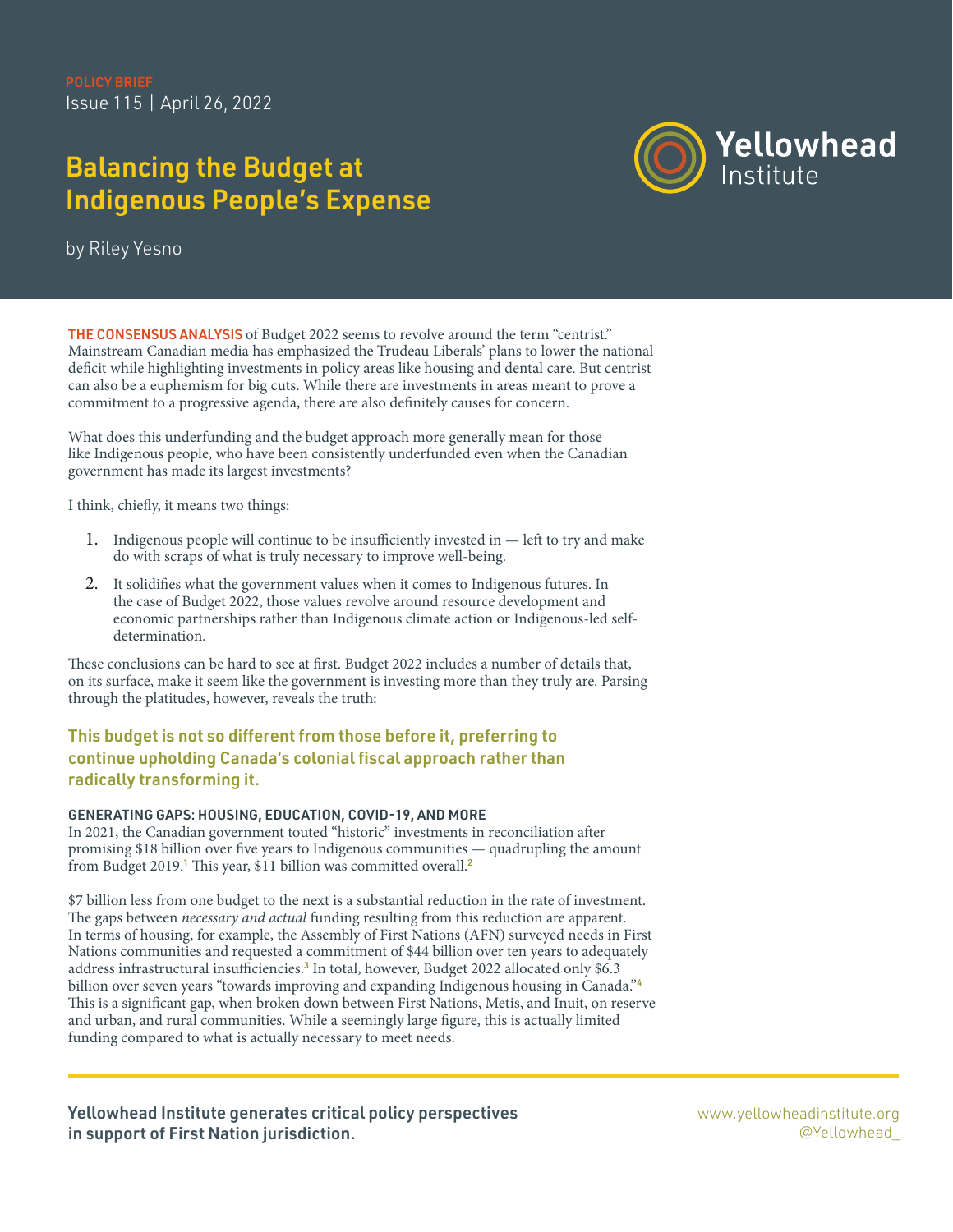In education, too, the Canadian Federation of Students (CFS) found in their 2021 Indigenous Education Analysis that Budget 2021's commitment of \$150.6 million over two years to the Post-Secondary Student Support Program (PSSSP), as well as the Inuit and Métis Post Secondary Education Strategies, was "an inadequate amount to account for the roughly 32,000 Indigenous students currently attending post-secondary education."<sup>5</sup> This year, there were no additional commitments made to post-secondary funding or any other level of education. For regionally-based commitments, there was only money allocated to some First Nations communities in Quebec.<sup>6</sup>

As for COVID-related spending, the government has spent over \$20 billion on COVID response funding as of late 2021.<sup>7</sup> This budget allocation for Indigenous-specific COVID relief represents less than 0.01% of that overall amount, even though, as the United Nations notes, Indigenous people "are at disproportionate risk in public health emergencies, becoming even more vulnerable during this global pandemic."<sup>8</sup>

We can find gaps like these throughout Budget 2022. Practically, this means the chronic underfunding of Indigenous people will remain, at least for the time being — and when you're talking about basic needs like housing, clean water, education, and healthcare, as Indigenous people are — this translates to serious restrictions to prosperity. As the Yellowhead Institute identified in their 2021 report, [Cash Back](http://cashback.yellowheadinstitute.org), "the policy of 'enough to keep them alive' has been the backbone of the fiscal approach since Confederation."<sup>9</sup> Budget 2022 does not break significantly from this pattern.

Just as stark as the understanding of where the government  $d/dn't$  choose to put money is where they did.

### RCMP, RESOURCE EXTRACTION & NON-JURISDICTION

In a budget like this one, where underfunding is abundant, where the money goes says something especially profound about the Liberals' Indigenous affairs agenda.

Indigenous commenters have highlighted the absurdity of \$5.1 million over five years being allocated to "Public Safety Canada to ensure the Royal Canadian Mounted Police [RCMP] can support community-led responses to unmarked burial sites."<sup>10</sup> Somehow, despite the RCMP's well-documented violent relationship with Indigenous people and their critical role in residential school enforcement, the federal government has chosen to put money into that same institution that helped cause and perpetuate harm rather than into the hands of affected communities.

Likewise, regarding the funding of harmful institutions, I note that between all of their budget items, the government has committed a total of \$384.1 million to various initiatives relating to resource extraction.11 This is more money than they have put into housing for Metis people, addressing the legacy of residential schools, Indigenous climate leadership, mental health and wellness, jurisdictional negotiations over child welfare, or education.

As for self-determination, if we work off of a broad definition that requires Indigenous people to be able to exercise authority and jurisdiction in their territories, there is only one budget item that speaks to that. Budget 2022 allocates "\$340.8 million over ten years to support Wabaseemoong Independent Nations' exercise of jurisdiction."<sup>12</sup>

Beyond this, despite having a whole section dedicated to advancing self-determination, there are very limited additional dollars committed to that objective. For example, there is \$29.6 being allocated over three years meant to "support self-determined action in addressing Indigenous peoples' climate priorities."<sup>13</sup> However, that money is being allocated to Crown-Indigenous Relations and Northern Affairs Canada rather than Indigenous communities or land defenders themselves. In effect, Indigenous people receive this money only at the pleasure of the branch. This is the case for several other budget items.

Other commitments to self-determination come in the form of stated goals for legislative changes. These goals, without material resources or timelines behind them, are simply promises we are expected to assume will come to fruition — this is not guaranteed. Further, legislative commitments are dependent on confidence in the House. These types of promises can be fickle and do not amount to the scope of self-determination that Indigenous people demand.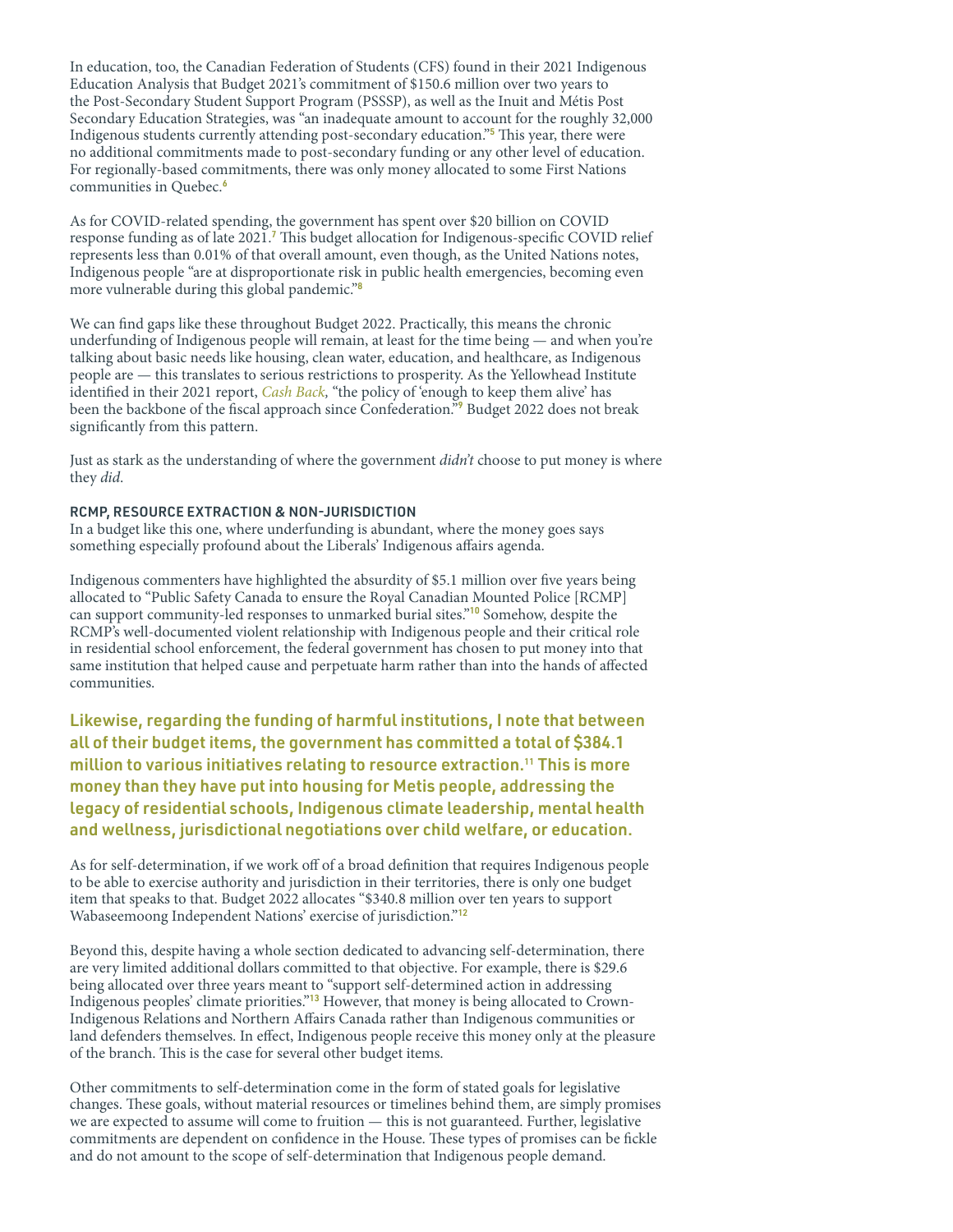#### MANDATED MONEY

Perhaps the point of the Indigenous-focused portion of the budget that made people most pleased was a commitment of "\$4 billion over six years, starting in 2021-22, to ensure First Nations children continue to receive the support they need through Jordan's Principle." <sup>14</sup>

Important to remember, however, is that the Canadian Human Rights Tribunal has ordered Canada to implement the full and proper scope of the principle since 2016 — having to issue several non-compliance orders to successive Liberal governments for failing to meet this commitment since then. (Interestingly, there are two mentions of an already committed "\$40 billion to compensate for past harms experienced through the child and family services system and to support long-term program reforms."<sup>15</sup>)

It is critical that these commitments have been made, certainly — it provides a tangible number that the government can be held to account to pay. However, I am hesitant to view these commitments as new or exciting ones; rather, they are tribunal mandated, years delayed dollars that should already have been in the hands of Indigenous families.

Indeed, if it weren't for the tireless advocacy of Indigenous leaders like Cindy Blackstock, I am unconvinced this would have been a budget commitment, even though the phrasing in this budget may leave the impression this was always a priority or inevitability.

#### CONCLUSION: LESS AND LESS

In sum, Budget 2022's commitments to Indigenous people are insufficient but unsurprising. Given the waning attention to reconciliation over the past two years, it is not shocking that Indigenous people had 40% of investments reduced from one budget to the next.

While it isn't shocking, it does have serious consequences for the ability of Indigenous people in this country to prosper. As we know, existing gaps in funding will take a substantial amount of resources to bridge, likely over several years. Each insufficient budget that is announced only deepens those gaps — effectively working to keep Indigenous people in a fiscal relationship where, despite having clear needs and demands, they are left to work with pennies of what is actually owed.

# As we see less and less support for education, healthcare, and various other key policy areas, we note that the Trudeau government's commitment to resource extraction and policing remains.

Where we do see positive investments, we recognize that this is because of the immense labour of Indigenous leaders to make it so, rather than any willing generosity of the government of the day.

## ENDNOTES

1[https://www.canada.ca/en/department-finance/news/2021/04/budget-2021-strong-indigenous](https://www.canada.ca/en/department-finance/news/2021/04/budget-2021-strong-indigenous-communities.html )[communities.html](https://www.canada.ca/en/department-finance/news/2021/04/budget-2021-strong-indigenous-communities.html ) 

2[https://www.canada.ca/en/department-finance/news/2022/04/moving-forward-on](https://www.canada.ca/en/department-finance/news/2022/04/moving-forward-on-reconciliation.html)[reconciliation.html](https://www.canada.ca/en/department-finance/news/2022/04/moving-forward-on-reconciliation.html)

<sup>3</sup>[https://www.afn.ca/assembly-of-first-nations-bulletin-federal-budget-2022/](https://www.afn.ca/assembly-of-first-nations-bulletin-federal-budget-2022/ ) 

<sup>4</sup><https://budget.gc.ca/2022/pdf/budget-2022-en.pdf>p. 174

<sup>5</sup>[https://cfsontario.ca/wp-content/uploads/2021/11/Indigenous-Education\\_Factsheets\\_2021\\_](https://cfsontario.ca/wp-content/uploads/2021/11/Indigenous-Education_Factsheets_2021_EN.pdf) [EN.pdf](https://cfsontario.ca/wp-content/uploads/2021/11/Indigenous-Education_Factsheets_2021_EN.pdf) (para. 3)

<sup>6</sup>[https://budget.gc.ca/2022/pdf/budget-2022-en.pdf](https://budget.gc.ca/2022/pdf/budget-2022-en.pdf ) 

<sup>7</sup>[https://www.cihi.ca/en/covid-19-expected-to-push-canadas-health-spending-beyond-300](https://www.cihi.ca/en/covid-19-expected-to-push-canadas-health-spending-beyond-300-billion-in-2021#:~:text=But%20a%20new%20spending%20category,treatment%2C%20contact%20tracing%20and%20vaccinations. ) [billion-in-2021#:~:text=But%20a%20new%20spending%20category,treatment%2C%20](https://www.cihi.ca/en/covid-19-expected-to-push-canadas-health-spending-beyond-300-billion-in-2021#:~:text=But%20a%20new%20spending%20category,treatment%2C%20contact%20tracing%20and%20vaccinations. ) [contact%20tracing%20and%20vaccinations.](https://www.cihi.ca/en/covid-19-expected-to-push-canadas-health-spending-beyond-300-billion-in-2021#:~:text=But%20a%20new%20spending%20category,treatment%2C%20contact%20tracing%20and%20vaccinations. ) 

<sup>8</sup>[https://www.un.org/development/desa/indigenouspeoples/covid-19.](https://www.un.org/development/desa/indigenouspeoples/covid-19.html#:~:text=Indigenous%20peoples%20experience%20a%20high,systems%2C%20and%20adequate%20health%20and) [html#:~:text=Indigenous%20peoples%20experience%20a%20high,systems%2C%20and%20](https://www.un.org/development/desa/indigenouspeoples/covid-19.html#:~:text=Indigenous%20peoples%20experience%20a%20high,systems%2C%20and%20adequate%20health%20and) [adequate%20health%20and](https://www.un.org/development/desa/indigenouspeoples/covid-19.html#:~:text=Indigenous%20peoples%20experience%20a%20high,systems%2C%20and%20adequate%20health%20and) (para. 4)

9[https://cashback.yellowheadinstitute.org/wp-content/uploads/2021/05/Cash-Back-A-](https://cashback.yellowheadinstitute.org/wp-content/uploads/2021/05/Cash-Back-A-Yellowhead-Institute-Red-Paper.pdf)[Yellowhead-Institute-Red-Paper.pdf](https://cashback.yellowheadinstitute.org/wp-content/uploads/2021/05/Cash-Back-A-Yellowhead-Institute-Red-Paper.pdf) (p. 35)